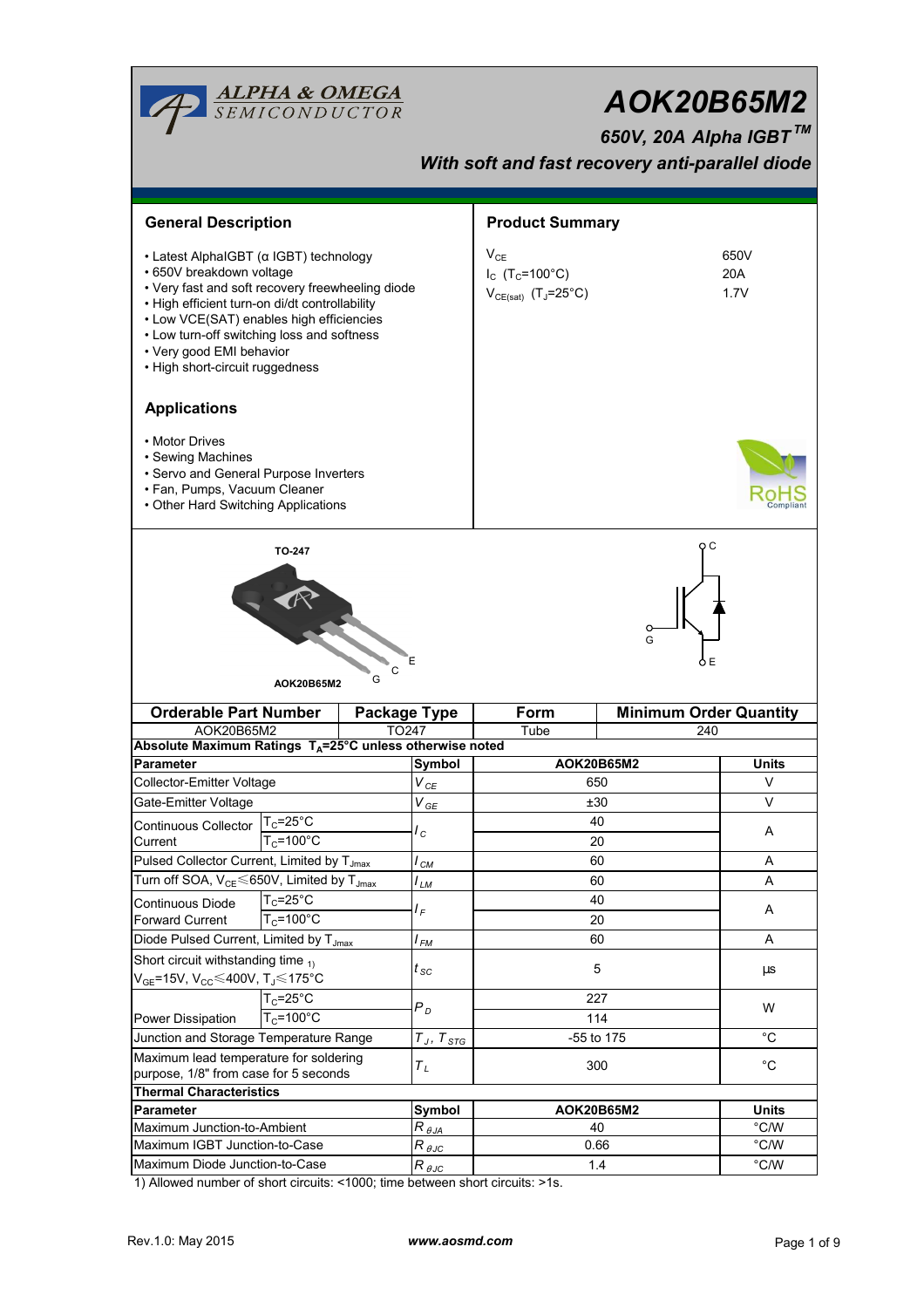

## **Electrical Characteristics (TJ=25°C unless otherwise noted)**

| Symbol                     | <b>Parameter</b>                                 |                                                                                                  | Min                                 | <b>Typ</b>                   | Max            | Units                    |    |  |  |  |  |  |
|----------------------------|--------------------------------------------------|--------------------------------------------------------------------------------------------------|-------------------------------------|------------------------------|----------------|--------------------------|----|--|--|--|--|--|
| <b>STATIC PARAMETERS</b>   |                                                  |                                                                                                  |                                     |                              |                |                          |    |  |  |  |  |  |
| $BV_{CES}$                 | Collector-Emitter Breakdown Voltage              | $I_C$ =1mA, $V_{GE}$ =0V, T <sub>J</sub> =25°C                                                   |                                     | 650                          |                |                          | V  |  |  |  |  |  |
| $V_{CE(sat)}$              |                                                  |                                                                                                  | $T_J = 25$ °C                       |                              | 1.7            | 2.15                     | V  |  |  |  |  |  |
|                            | <b>Collector-Emitter Saturation Voltage</b>      | $V_{GE}$ =15V, I <sub>C</sub> =20A                                                               | $T_J = 125$ °C                      |                              | 2.02           |                          |    |  |  |  |  |  |
|                            |                                                  |                                                                                                  | $T_J = 175$ °C                      |                              | 2.2            |                          |    |  |  |  |  |  |
|                            |                                                  | $V_{GE}$ =0V, I <sub>C</sub> =20A                                                                | T. <sub>I</sub> =25°C               |                              | 1.56           | 2                        | V  |  |  |  |  |  |
| $V_F$                      | Diode Forward Voltage                            |                                                                                                  | $T_J = 125$ °C                      |                              | 1.65           |                          |    |  |  |  |  |  |
|                            |                                                  |                                                                                                  | $T_J = 175$ °C                      | -                            | 1.59           | $\overline{\phantom{a}}$ |    |  |  |  |  |  |
| $V_{GE(th)}$               | Gate-Emitter Threshold Voltage                   | $V_{CE}$ =5V, I <sub>C</sub> =1mA                                                                |                                     | $\overline{\phantom{a}}$     | 5.1            | $\overline{\phantom{a}}$ | V  |  |  |  |  |  |
| $I_{CES}$                  | Zero Gate Voltage Collector Current              | $V_{CE}$ =650V, $V_{GE}$ =0V                                                                     | $T_{J}$ =25°C                       | $\overline{\phantom{0}}$     | $\blacksquare$ | 10                       | μA |  |  |  |  |  |
|                            |                                                  |                                                                                                  | $T_J = 125$ °C                      | $\overline{\phantom{0}}$     | $\overline{a}$ | 500                      |    |  |  |  |  |  |
|                            |                                                  |                                                                                                  | $T_J = 175$ °C                      |                              |                | 5000                     |    |  |  |  |  |  |
| $I_{\text{GES}}$           | Gate-Emitter leakage current                     | $V_{CE}$ =0V, $V_{GE}$ =±30V                                                                     |                                     |                              |                | ±100                     | nA |  |  |  |  |  |
| $g_{FS}$                   | <b>Forward Transconductance</b>                  | $V_{CE}$ =20V, I <sub>C</sub> =20A                                                               |                                     | $\overline{a}$               | 14             |                          | S  |  |  |  |  |  |
|                            | <b>DYNAMIC PARAMETERS</b>                        |                                                                                                  |                                     |                              |                |                          |    |  |  |  |  |  |
| $C_\mathit{ies}$           | Input Capacitance                                |                                                                                                  |                                     |                              | 1216           | $\overline{\phantom{a}}$ | рF |  |  |  |  |  |
| $C_{oes}$                  | Output Capacitance                               |                                                                                                  | $V_{GE}$ =0V, $V_{CC}$ =25V, f=1MHz |                              | 156            |                          | рF |  |  |  |  |  |
| $C_{\mathit{res}}$         | Reverse Transfer Capacitance                     |                                                                                                  |                                     |                              | 50             | $\overline{\phantom{a}}$ | рF |  |  |  |  |  |
| $Q_g$                      | <b>Total Gate Charge</b>                         |                                                                                                  |                                     | $\overline{\phantom{a}}$     | 46             | $\overline{\phantom{a}}$ | nС |  |  |  |  |  |
| $Q_{ge}$                   | Gate to Emitter Charge                           | $V_{GE}$ =15V, V <sub>CC</sub> =520V, I <sub>C</sub> =20A                                        |                                     | $\overline{\phantom{0}}$     | 12             | $\overline{\phantom{a}}$ | nС |  |  |  |  |  |
| $Q_{gc}$                   | Gate to Collector Charge                         |                                                                                                  |                                     | $\overline{\phantom{a}}$     | 21             | $\overline{\phantom{a}}$ | пC |  |  |  |  |  |
| $I_{C(SC)}$                |                                                  | $V_{GE}$ =15V, $V_{CC}$ =400V,                                                                   |                                     |                              |                |                          |    |  |  |  |  |  |
|                            | Short circuit collector current                  | $t_{\rm sc}$ $\leq$ 5us, T $\lrcorner$ $\leq$ 175°C                                              |                                     | 115                          |                | A                        |    |  |  |  |  |  |
| $R_{q}$                    | Gate resistance                                  | $V_{GE}$ =0V, V <sub>CC</sub> =0V, f=1MHz                                                        |                                     | $\overline{\phantom{0}}$     | 13             |                          | Ω  |  |  |  |  |  |
|                            | SWITCHING PARAMETERS, (Load Inductive, TJ=25°C)  |                                                                                                  |                                     |                              |                |                          |    |  |  |  |  |  |
| $t_{D(0n)}$                | Turn-On DelayTime                                | $T_{\rm J}$ =25°C                                                                                |                                     |                              | 26             | $\overline{\phantom{a}}$ | ns |  |  |  |  |  |
| $t_r$                      | Turn-On Rise Time                                |                                                                                                  |                                     |                              | 32             | $\overline{\phantom{a}}$ | ns |  |  |  |  |  |
| $t_{D(Off)}$               | <b>Turn-Off Delay Time</b>                       |                                                                                                  |                                     | $\overline{\phantom{0}}$     | 123            | $\overline{\phantom{a}}$ | ns |  |  |  |  |  |
| $t_f$                      | <b>Turn-Off Fall Time</b>                        | $V_{GE}$ =15V, V <sub>CC</sub> =400V, I <sub>C</sub> =20A,                                       |                                     | $\overline{\phantom{0}}$     | 14             | $\overline{\phantom{a}}$ | ns |  |  |  |  |  |
| $E_{on}$                   | Turn-On Energy                                   | $R_G = 15\Omega$                                                                                 |                                     | $\overline{\phantom{a}}$     | 0.58           | $\overline{\phantom{a}}$ | mJ |  |  |  |  |  |
| $E_{\textit{\tiny off}}$   | <b>Turn-Off Energy</b>                           |                                                                                                  |                                     | $\overline{\phantom{0}}$     | 0.28           | $\overline{\phantom{a}}$ | mJ |  |  |  |  |  |
| $E_{total}$                | <b>Total Switching Energy</b>                    |                                                                                                  |                                     | $\frac{1}{2}$                | 0.86           | $\overline{\phantom{a}}$ | mJ |  |  |  |  |  |
| $t_{rr}$                   | Diode Reverse Recovery Time                      |                                                                                                  |                                     |                              | 292            |                          | ns |  |  |  |  |  |
| $Q_{rr}$                   | Diode Reverse Recovery Charge                    | $T_J = 25^{\circ}C$                                                                              |                                     |                              | 0.8            |                          | μC |  |  |  |  |  |
| $\mathsf{r}_m$             | Diode Peak Reverse Recovery Current              | $I_F = 20A$ , di/dt=200A/ $\mu$ s, V <sub>CC</sub> =400V                                         |                                     | -                            | 5.6            |                          | Α  |  |  |  |  |  |
|                            | SWITCHING PARAMETERS, (Load Inductive, TJ=175°C) |                                                                                                  |                                     |                              |                |                          |    |  |  |  |  |  |
| $t_{D(0n)}$                | Turn-On DelayTime                                |                                                                                                  |                                     | -                            | 25             | $\overline{\phantom{a}}$ | ns |  |  |  |  |  |
| $t_r$                      | Turn-On Rise Time                                | $T_J = 175$ °C<br>$V_{GE}$ =15V, V <sub>CC</sub> =400V, I <sub>C</sub> =20A,<br>$R_G = 15\Omega$ |                                     | $\overline{\phantom{0}}$     | 34             | $\overline{\phantom{a}}$ | ns |  |  |  |  |  |
| $t_{D(off)}$               | Turn-Off Delay Time                              |                                                                                                  |                                     | $\overline{\phantom{0}}$     | 152            | $\overline{\phantom{a}}$ | ns |  |  |  |  |  |
| $t_f$                      | Turn-Off Fall Time                               |                                                                                                  |                                     | $\overline{\phantom{0}}$     | 26             |                          | ns |  |  |  |  |  |
| $E_{on}$                   | Turn-On Energy                                   |                                                                                                  |                                     | $\overline{\phantom{0}}$     | 0.66           | $\overline{\phantom{a}}$ | mJ |  |  |  |  |  |
| $E_{\mathit{off}}$         | <b>Turn-Off Energy</b>                           |                                                                                                  |                                     | $\frac{1}{2}$                | 0.48           | $\blacksquare$           | mJ |  |  |  |  |  |
|                            | <b>Total Switching Energy</b>                    |                                                                                                  |                                     |                              | 1.14           |                          | mJ |  |  |  |  |  |
| $E_{\text{total}}$         |                                                  |                                                                                                  |                                     |                              |                |                          |    |  |  |  |  |  |
| $t_{\scriptscriptstyle H}$ | Diode Reverse Recovery Time                      | $T_i = 175$ °C                                                                                   |                                     |                              | 478            |                          | ns |  |  |  |  |  |
| $Q_{rr}$                   | Diode Reverse Recovery Charge                    | I <sub>F</sub> =20A, di/dt=200A/ $\mu$ s, V <sub>cc</sub> =400V                                  |                                     | -                            | 1.7            |                          | μC |  |  |  |  |  |
| $I_{rm}$                   | Diode Peak Reverse Recovery Current              |                                                                                                  |                                     | $\qquad \qquad \blacksquare$ | 7.8            |                          | A  |  |  |  |  |  |

THIS PRODUCT HAS BEEN DESIGNED AND QUALIFIED FOR THE CONSUMER MARKET. APPLICATIONS OR USES AS CRITICAL COMPONENTS IN LIFE SUPPORT DEVICES OR SYSTEMS ARE NOT AUTHORIZED. AOS DOES NOT ASSUME ANY LIABILITY ARISING OUT OF SUCH APPLICATIONS OR USES OF ITS PRODUCTS. AOS RESERVES THE RIGHT TO IMPROVE PRODUCT DESIGN, FUNCTIONS AND RELIABILITY WITHOUT NOTICE.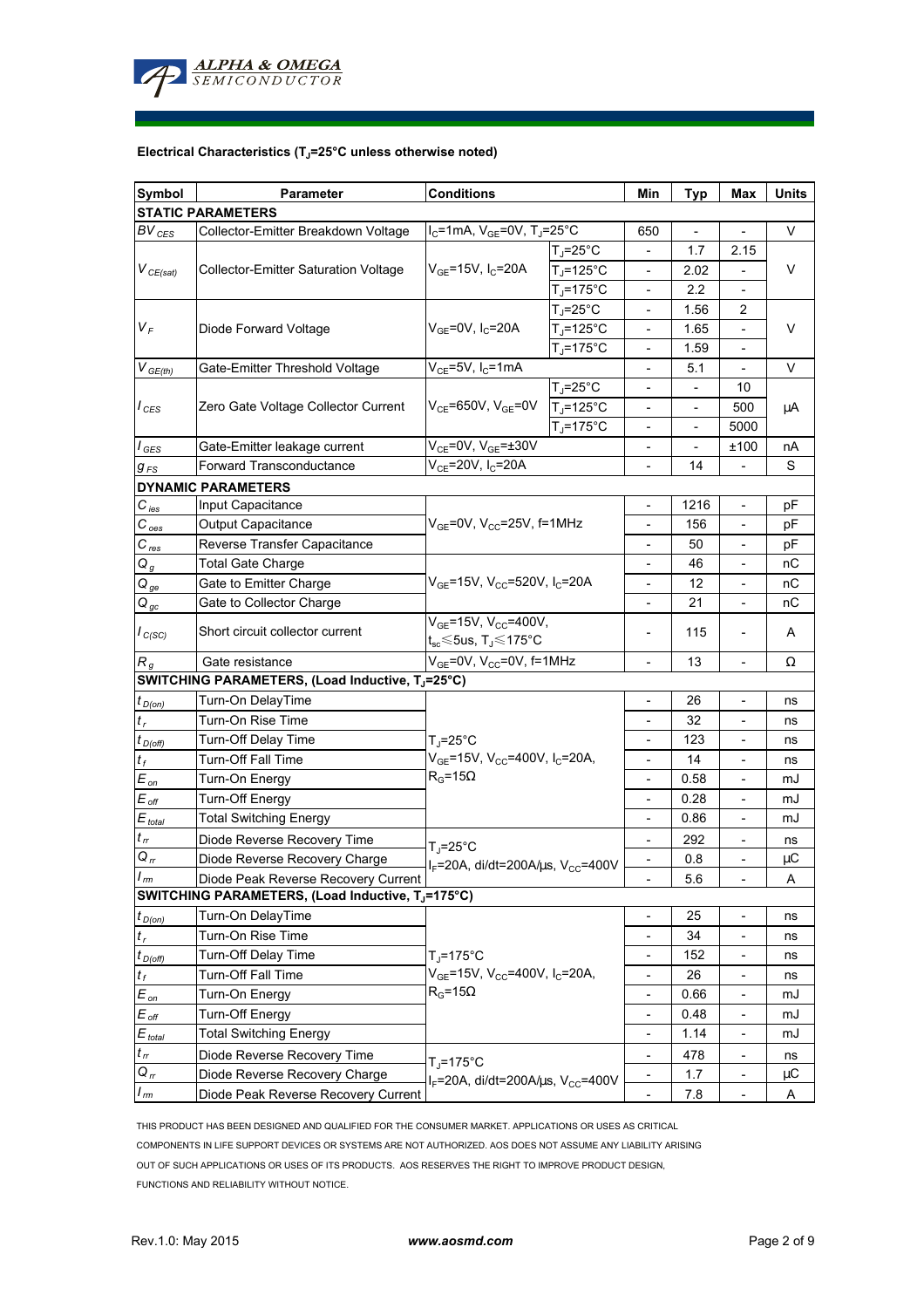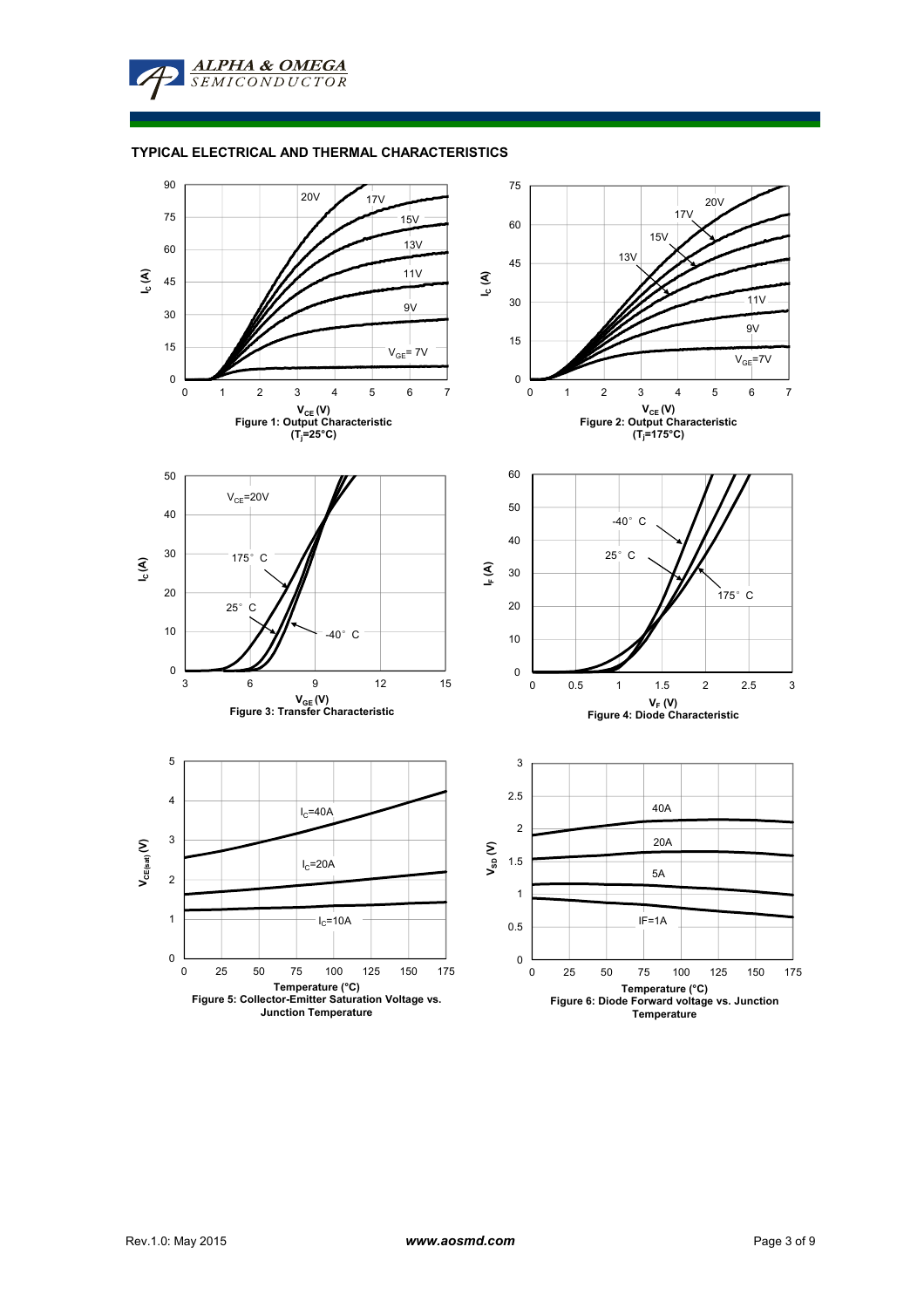## **TYPICAL ELECTRICAL AND THERMAL CHARACTERISTICS**

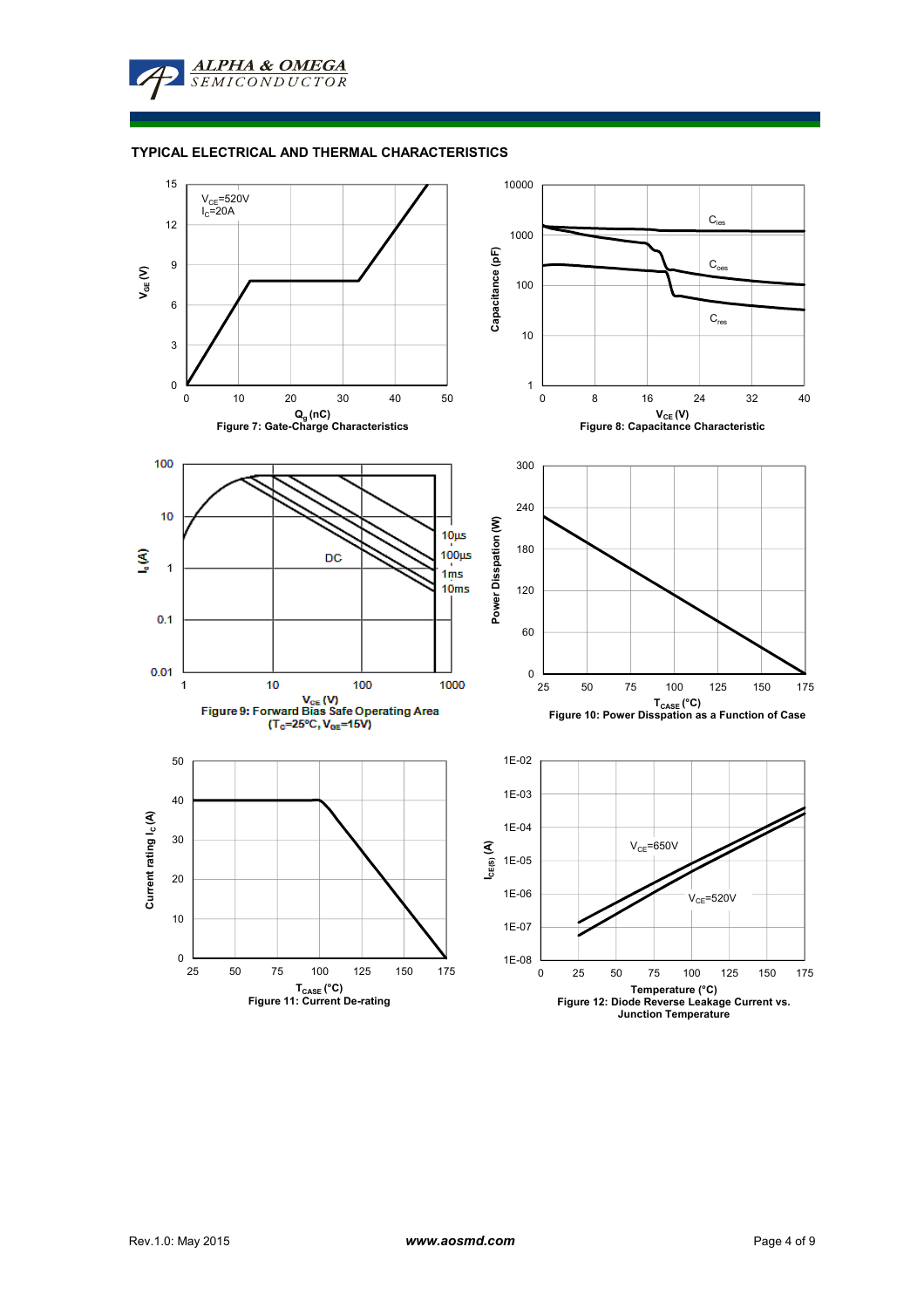≤

## **TYPICAL ELECTRICAL AND THERMAL CHARACTERISTICS**

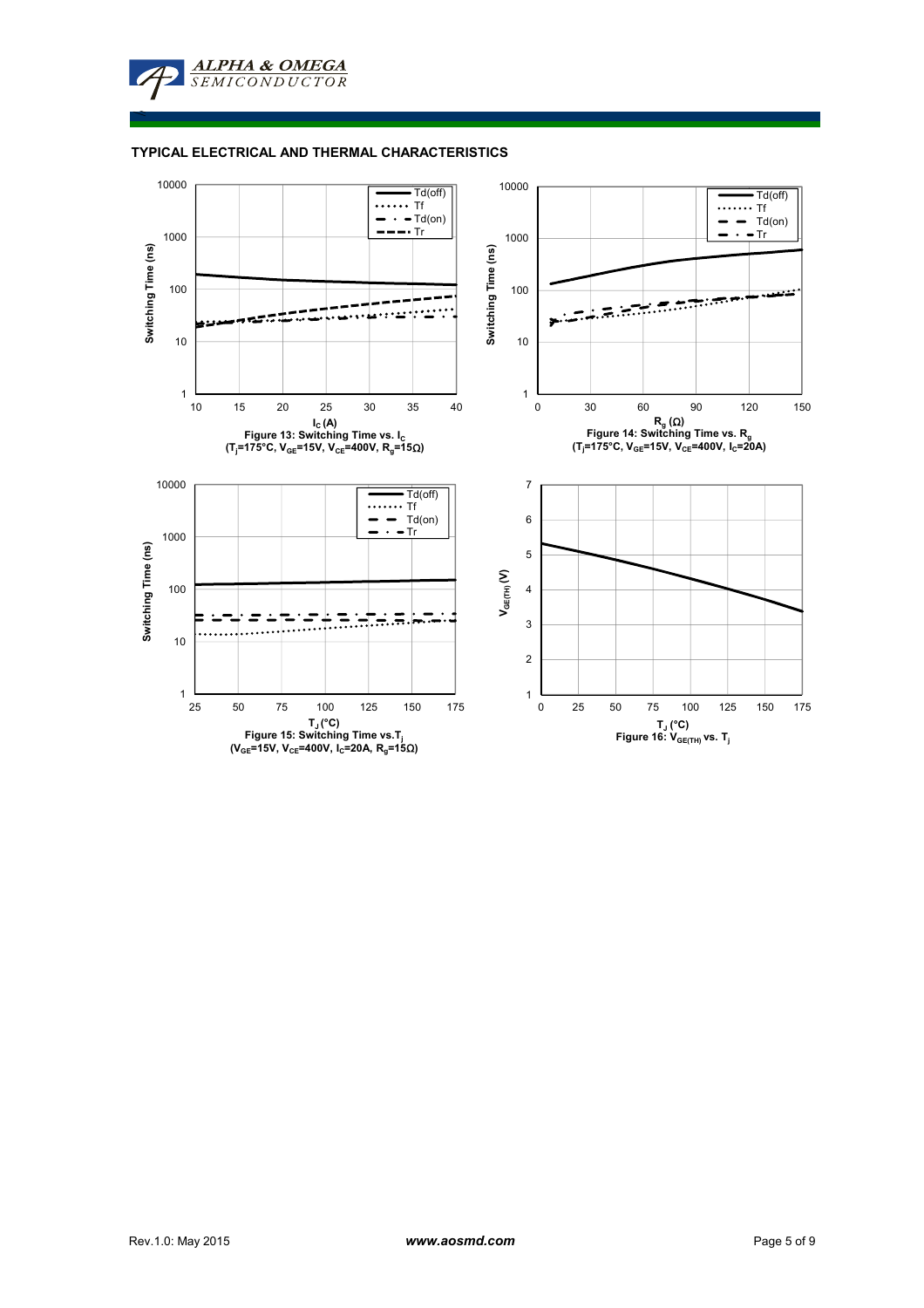**TYPICAL ELECTRICAL AND THERMAL CHARACTERISTICS**

**ALPHA & OMEGA SEMICONDUCTOR** 

≤

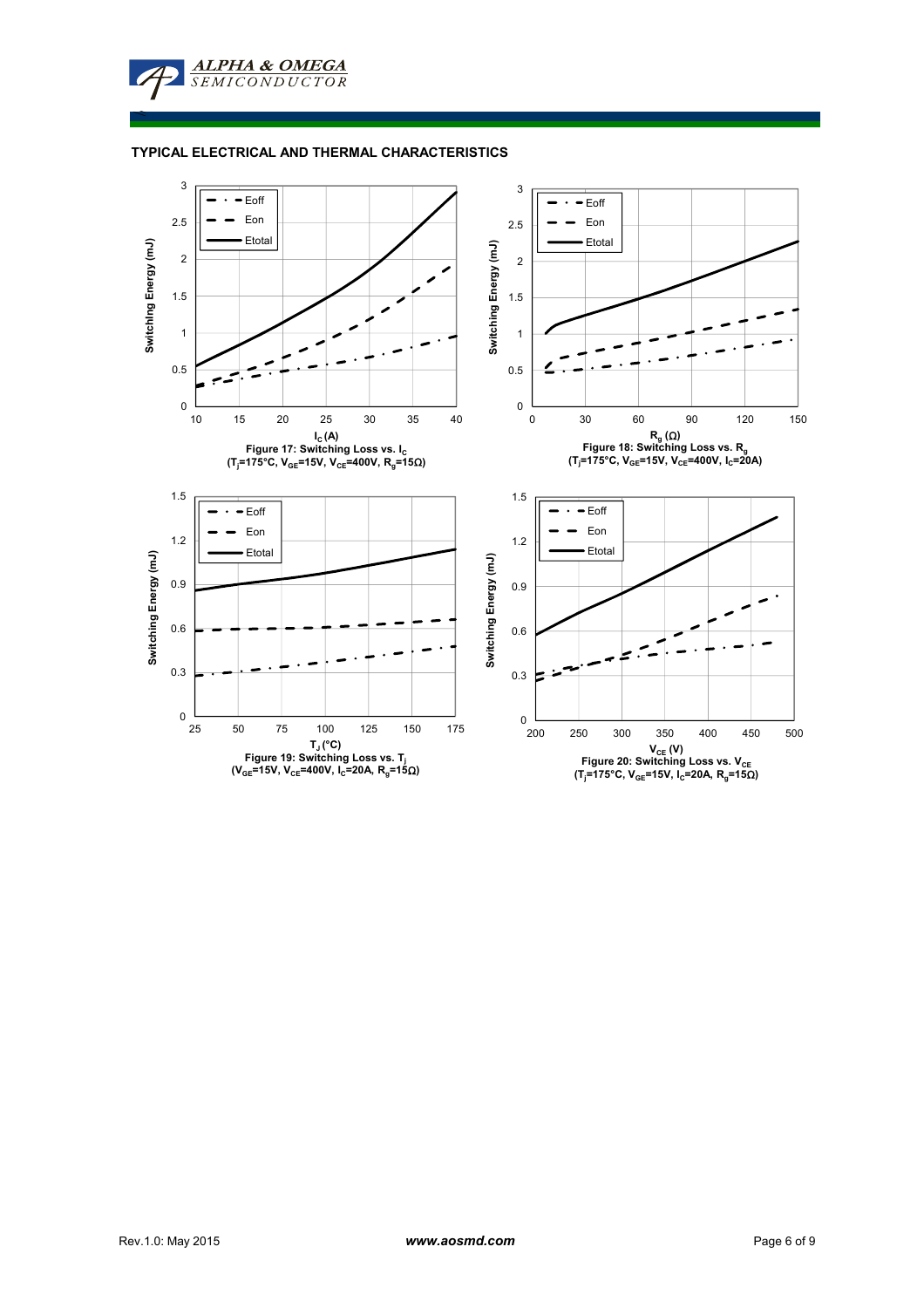□



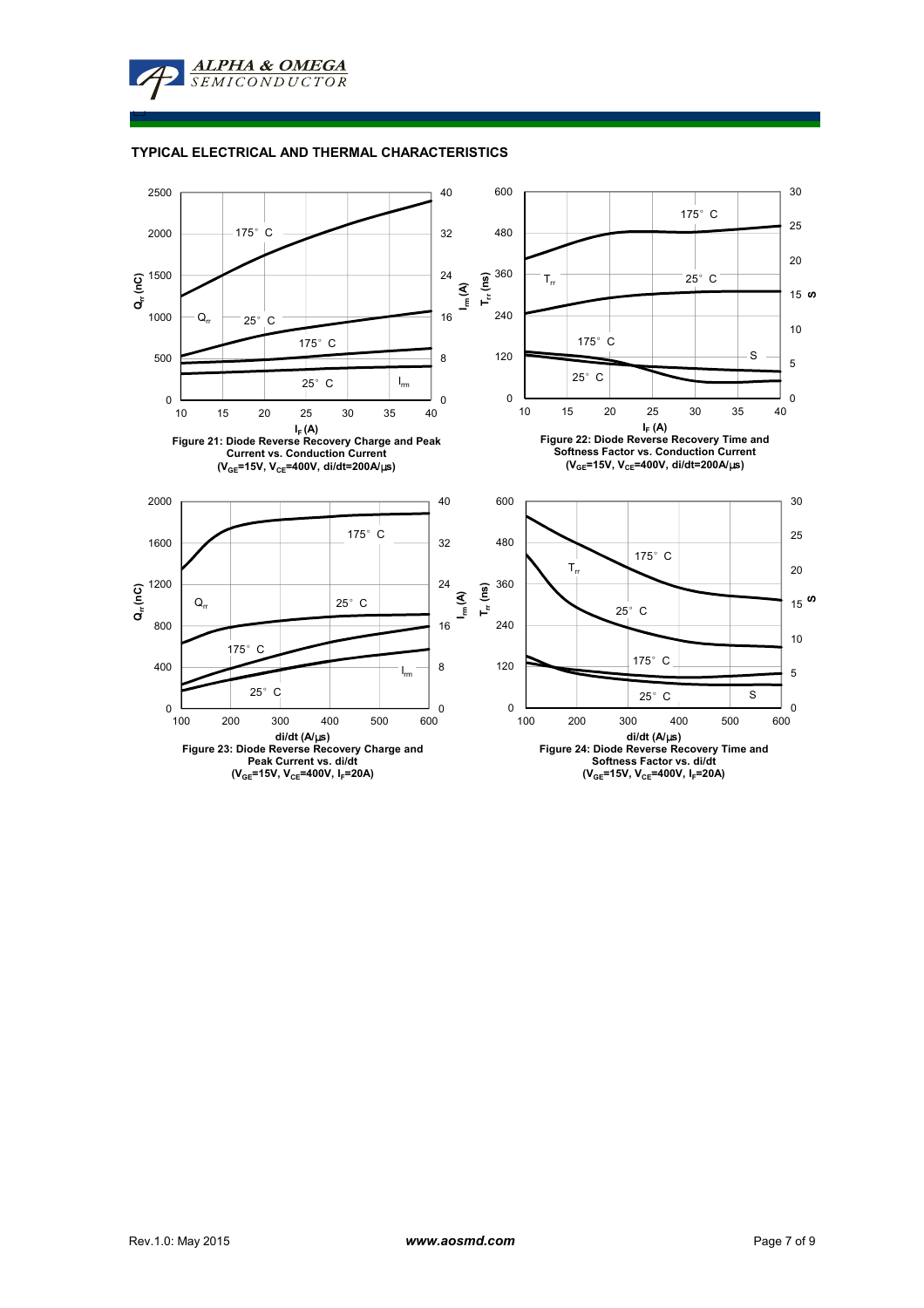

## **TYPICAL ELECTRICAL AND THERMAL CHARACTERISTICS**